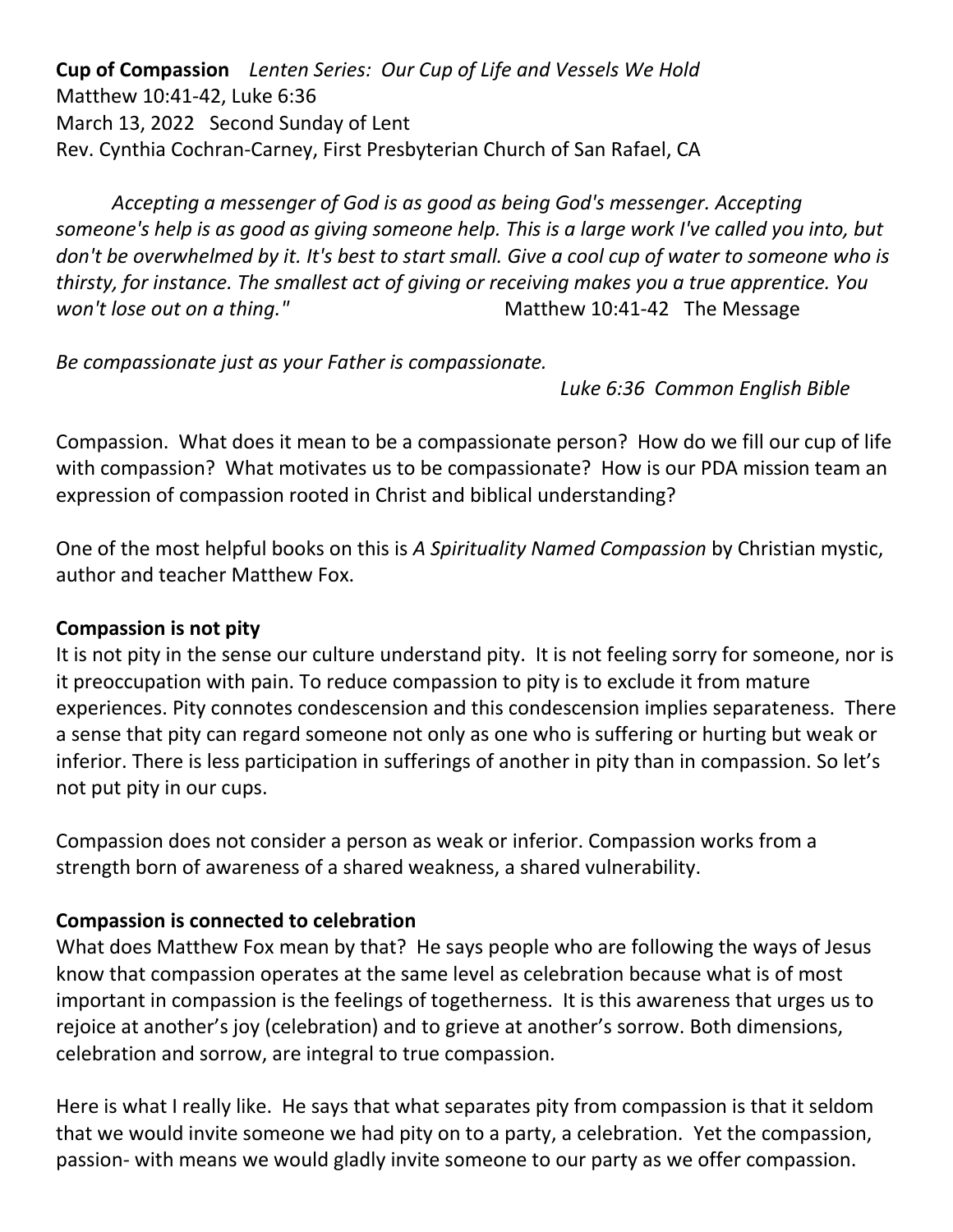So let's remember that we can fill our cup of compassion when we care, when we enter into that feeling of vulnerability. That is one of the strengths of PDA. There is a commitment to coming alongside people who have been through disasters. We are not better. PDA listens to what is needed. God of compassion invites us to be a source of help and hope. It some from a place a compassion and it is not pity or condescension.

#### **Compassion is not sentimental**

Sometimes our compassion is only on the emotional level. Emotions are not wrong. We need to shed real tears of sadness or feel a lump in our throats when we see or hear about people suffering. We may not react with emotions, but if we do, that is authentic. Fox suggests that if we only react with our emotions, that is not a full expression of compassion. He says too often Christian sentimentalize compassion.

#### **Compassion as Doing Works of Mercy**

Biblical compassion resists sentimentalization. In Biblical spirituality the works of mercy are actions. The word for compassion in the Bible is more often a verb than it is a noun or adjective. Compassion is about doing and relieving the pain of others, not merely emoting about it. Fox offers this translation of verses from 1 John

Our love is not to be just words or mere talk, but something real and active.

Works of mercy – feeding, clothing, sheltering, setting free, giving drink, visiting educating, forgiving, comforting, praying.

Jesus makes it clear in so many parables that compassion involves action and not mere sentiment. In his parable of the Good Samaritan, Jesus says, "The Samaritan had compassion and went to him and bound his wounds, pouring oil and wine and then set him on his own beast and brought him to an inn and took care of him." (Luke 10:35) For Jesus to define compassion took him an entire story including the activities. Matthew 25 is the parable Jesus tells of what it means to care and do acts of compassion to the least of these.

It is clear that God is loved through the relief of the pain of others. God becomes immanent in this realities of pain. Our works of compassion are works of God-love. God suffers as we suffer. God is relieved as we relieve the pain of another. Do acts of mercy – in person, giving money, cooking a meal, rebuilding a home, and more.

### **Compassion is not private or ego-centric or narcissistic, but public**

Fox challenges us to say that too often in Christian history compassion was limited to family or nation, to people "like us." That limited world view of who God cares about and who we should care about. "The Global Village becomes reduced to myopic experience of one's own nation or family or business or religion." This is a lie. Privatized compassion is wrong. It can be narcissistic and ego-centric. Looking like we care for others, but it is only feeding our own needs and hope for recognition.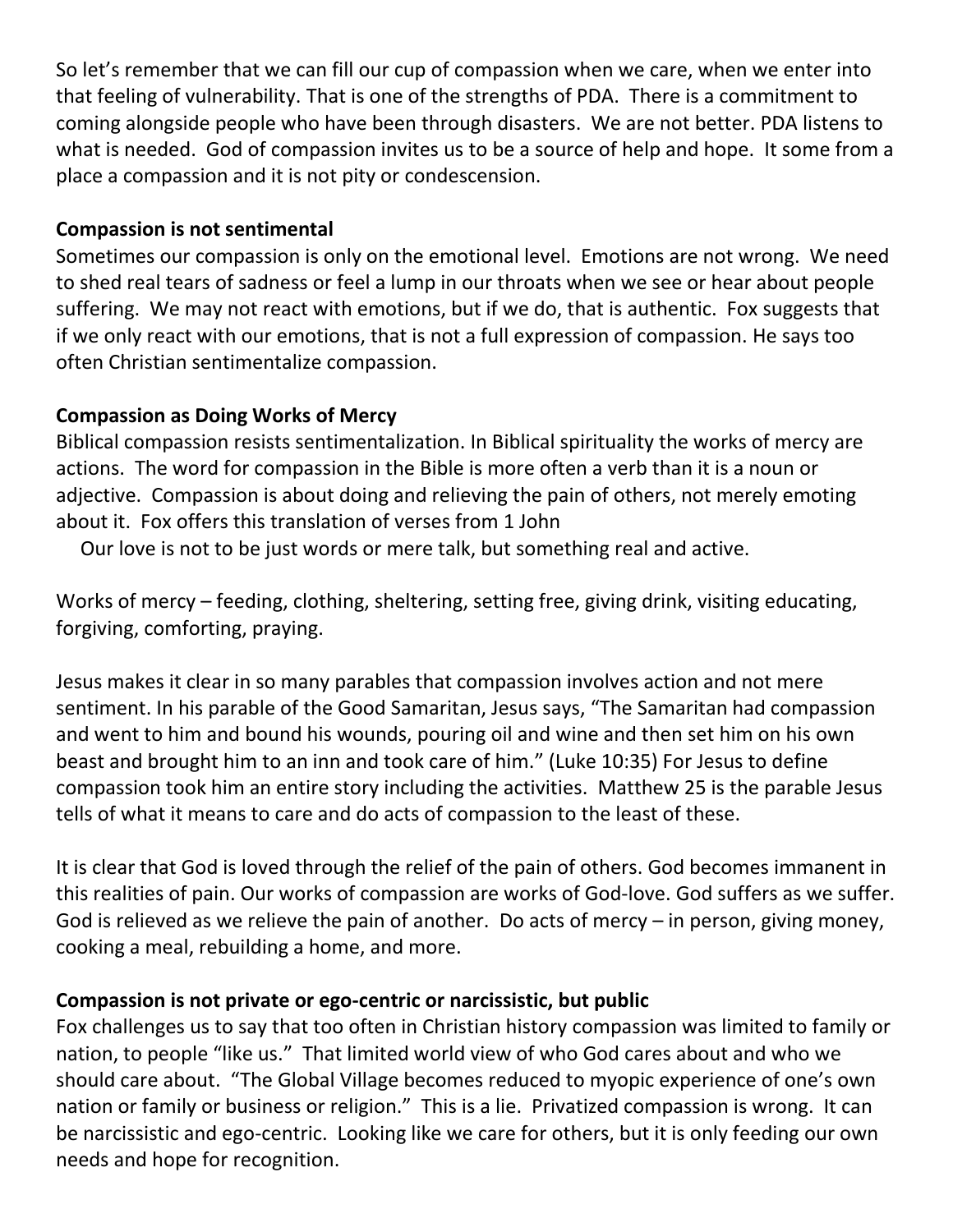We are called to see compassion beyond our circle of friends, family, nation, race, economic status. Not that we act on every appeal, but we have compassion and see that all are connected and all are created by the Source of Love.

So our cup of compassion is available to more than just our small circle. Compassion is public.

# **What does God want of us? How are we to live? How do we fill our cup of compassion?**

Biblical scholar Marcus Borg says that Jesus' message speaks of a way of life grounded in an *imitatio dei*—an imitation of God, a Compassionate God. The imitation of God brings together an image of God and a corresponding ethos (a distinguishing set of beliefs and behavior). It describes what God is like and how we are to live.

People who think of God as a warrior may become warriors themselves, whether in a Christian crusade, a Muslim jihad, or an apocalyptically oriented militia. People who think of God as righteous are likely to emphasize righteousness themselves. People who think God is angry at the world are likely to be angry at the world themselves. Those who think of God as compassionate are likely to emphasize compassion. (Borg)

## **The God of Jesus**

Marcus Borg writes:

"For Jesus, compassion was the central quality of God and the central moral quality of a life centered in God. "Be compassionate as your (Father) is compassionate," (Luke 6:36) was the response of Jesus. For Jesus compassion was not simply an individual virtue, but a social and political paradigm expressing his alternative vision of human life in community, a vision of life embodied in the movement that came into existence around him."

The dominant social vision in much of Hebrew society was centered in holiness and purity; the alternative social vision of Jesus was centered in compassion.

We are told in the gospels that compassion was the motivator for Jesus' actions. What made Jesus unique was the unrestrained compassion he felt for the poor and the oppressed. "He was moved with compassion because they were distressed and dejected like sheep without a shepherd." (Matthew 9: 36)

We are told that compassion was the fire that fueled his healing miracles: "He was moved with compassion for the crowds and healed their sick." (Matthew 14: 14).

Feeding the hungry crowds: "I have compassion for these people; they have been with me for three days and have nothing to eat." (Matthew 15:32)

In the healing of a leper: "Filled with compassion, Jesus reached out his hand and touched the man." (Mark 1:41)